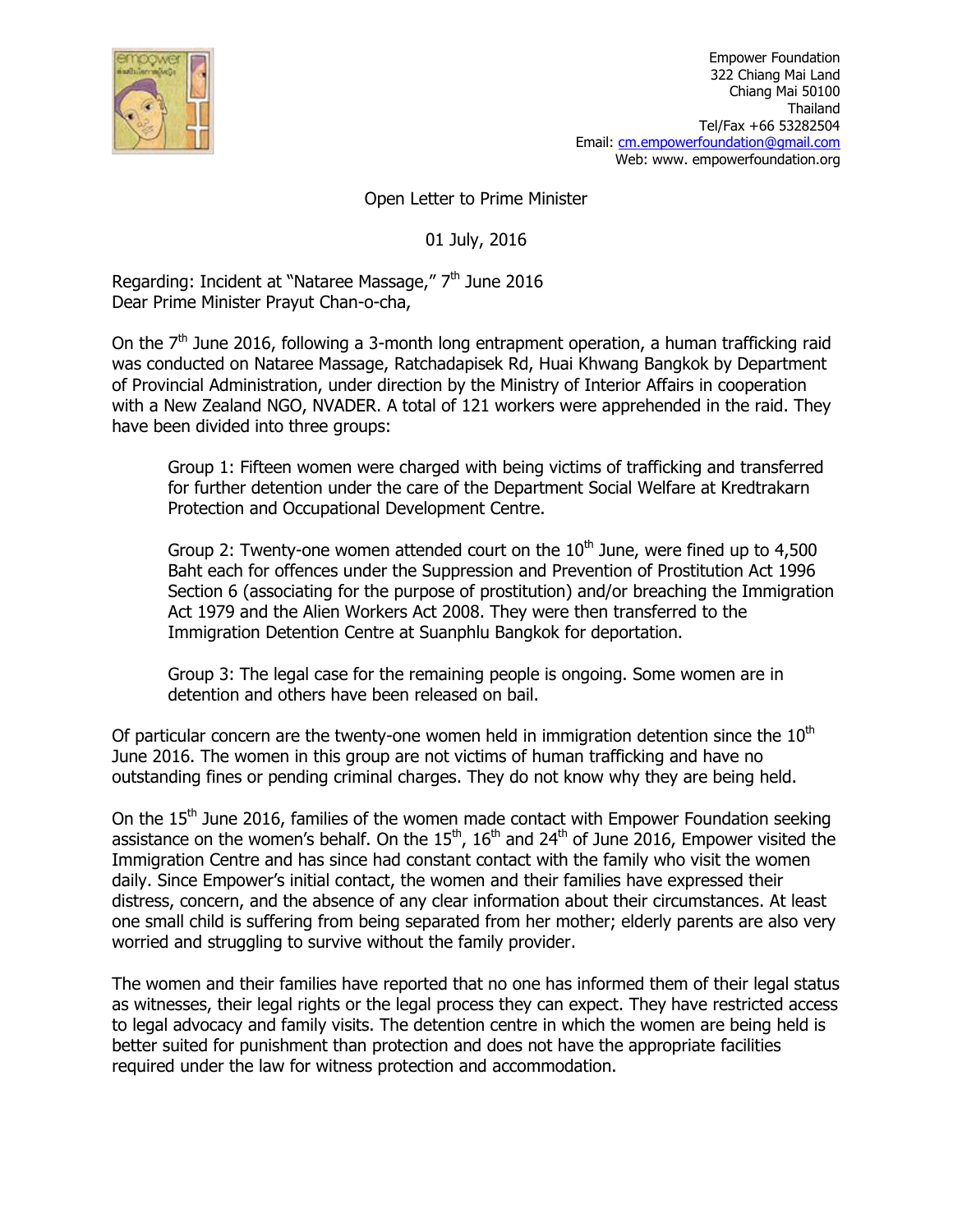The Witness Protection Act 2003 and Article 17 of the 2009 MOU between Thailand and Myanmar stipulates the safety and protection of witnesses, the former emphasizing the need to provide safe and appropriate accommodation for witnesses as well as assistance in accessing their lawful rights. Both the Criminal Procedure Code Article 237 and the Suppression and Prevention of Human Trafficking Act 2008 Section 31 stipulate that the authorities must ensure victims are fully informed of the procedures, that witness statements are taken promptly and that both groups be assisted in their recovery.

We, the undersigned, express our concern and urge the Prime Minister:

- 1. To urgently ensure that the immigration authorities e.g. Suanphlu immediately arrange an appropriate space for witnesses to meet with family, advocates and access information on the processes (Witness Protection Act 2003)
- 2. To guarantee that the witnesses are treated in accordance with all rights stipulated under the Witness Protection Act 2003, and the Suppression and Prevention of Human Trafficking Act 2008. In particular:
	- 2.1 provide safe and appropriate accommodation that is not a form of detention (as defined in the Witness Protection Act 2003)
	- $2.2$  ensure witnesses are paid all compensation to which they are entitled, backdated to the first day of their detention, i.e.  $12<sup>th</sup>$  June 2016. (Witness Protection Act 2003)
	- $2.3$  the witnesses must be fully informed and have freely consented to be part of the procedures (Witness Protection Act 2003)

Yours Sincerely,

Empower Foundation

 Sex workers of Chiang Mai Sex workers of Bangkok, Patpong Sukhumvit Sex workers of Phuket Sex workers of Mae Sot Sex workers of Mae Sai Sex workers Samut Sakhon Sex Workers of Udon Thani Sex Workers of Ubon Racthatani Sex workers of Mukdahan Can Do Bar, Chiang Mai The Labour Rights Promotion Network Foundation (LPN), Samut Sakhorn Jon Ungpakorn, Human Rights Scholar, Bangkok Chamnan Chanruang, Human Rights Defender, Chiang Mai MPlus Foundation, Chiang Mai Sisters Foundation, Pattaya CAREMAT, Chiang Mai MAP Foundation, Chiang Mai Northern Community Radio Network, Chiang Mai The Church of Christ in Thailand Aids Ministry (CAM), Chiang Mai GABFAI Community Theatre, Chiang Mai Thai Drug User Network (TND), Thailand Highland People Health Network, Chiang Rai Health and Education for Ethnic Women Project, Chiang Rai